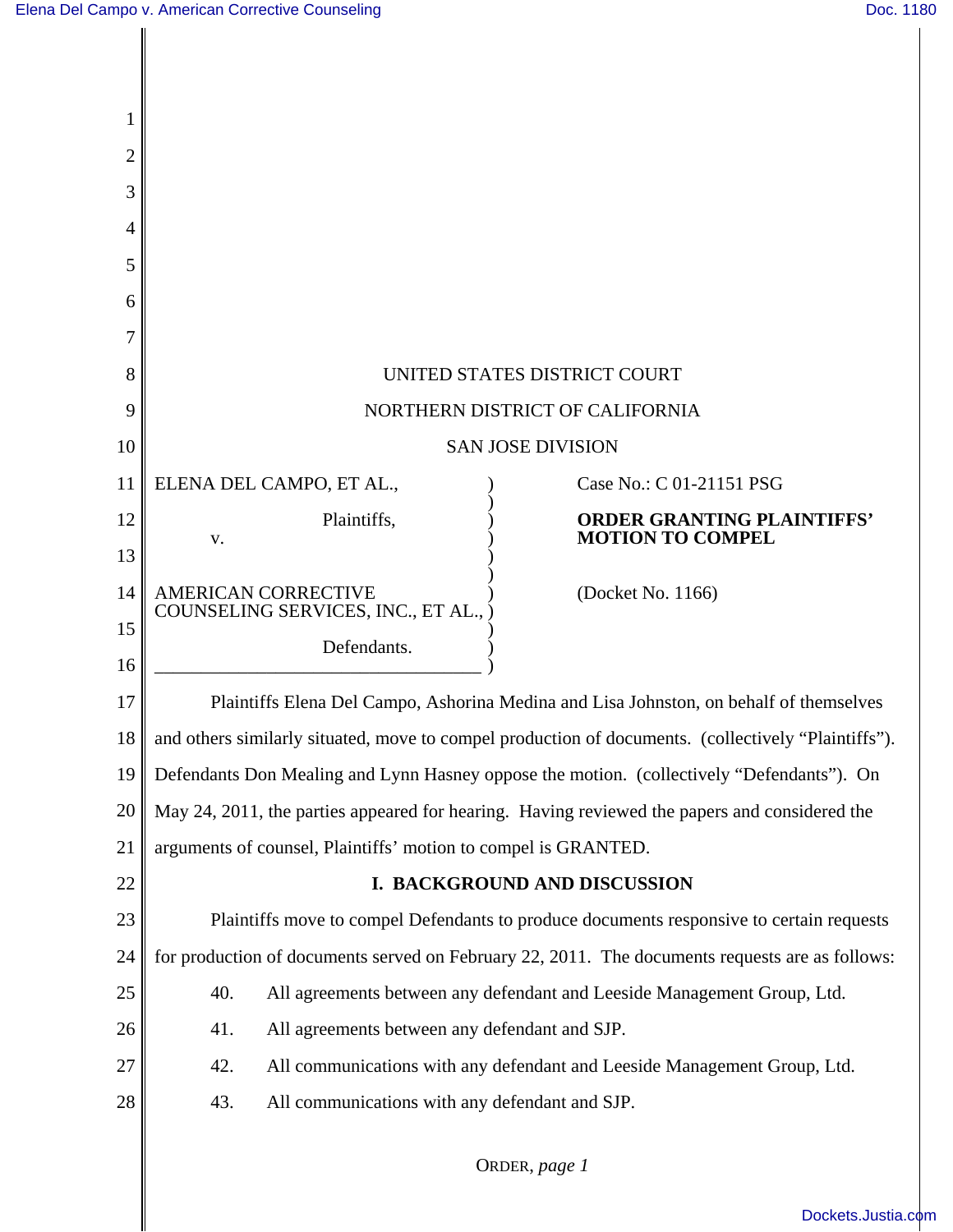| 1                   | 44.                                                                                                    | All payments from SJP to any defendant.                                                                                                             |  |  |
|---------------------|--------------------------------------------------------------------------------------------------------|-----------------------------------------------------------------------------------------------------------------------------------------------------|--|--|
| $\overline{2}$<br>3 | 45.                                                                                                    | All agreements between adventfs, and any of the following: (1) SJP, (3) [sic.] Leeside<br>Management Group, Ltd.; or (3) any defendant.             |  |  |
| 4                   | 46.                                                                                                    | Any promotional materials used by SJP in connection with any Check Restitution<br>Program.                                                          |  |  |
| 5<br>6              | 47.                                                                                                    | All documents reflecting or relating to any activity by any defendant or by Leeside<br>Management Group, Ltd., on behalf of either SJP or adventfs. |  |  |
| 7                   |                                                                                                        |                                                                                                                                                     |  |  |
|                     | Because injunctive and declaratory relief remain at issue in the case, Plaintiffs argue that documents |                                                                                                                                                     |  |  |
| 8                   | that reflect whether Mealing and Hasney are currently engaged in the check collection business are     |                                                                                                                                                     |  |  |
| 9                   | relevant. While Mealing and Hasney have denied any further involvement in such a business,             |                                                                                                                                                     |  |  |
| 10                  | Plaintiffs contend that they have unearthed specific evidence showing that they are involved in bad    |                                                                                                                                                     |  |  |
| 11                  | check restitution programs and indeed, may be working to expand their business. Specifically,          |                                                                                                                                                     |  |  |
| 12                  |                                                                                                        | Plaintiffs have learned that an entity known as Strategic Justice Partners ("SJC") was formed in                                                    |  |  |
| 13                  | January 2010 in Nevada and currently engages in "successful intervention and diversion programs        |                                                                                                                                                     |  |  |
| 14                  | for courts and prosecuting attorneys across the United States." Hasney is listed as a managing         |                                                                                                                                                     |  |  |
| 15                  | member of SJC with the Nevada Secretary of State and another managing member known as Leeside          |                                                                                                                                                     |  |  |
| 16                  | Management, Inc. lists the same address as that of Mealing's home. To date, Plaintiffs state that      |                                                                                                                                                     |  |  |
| 17                  | neither Mealing nor Hasney have not responded whatsoever to their document requests.                   |                                                                                                                                                     |  |  |
| 18                  | Defendants argue that further discovery is not warranted because a trial was held and has              |                                                                                                                                                     |  |  |
| 19                  | concluded, and Chief Judge Ware has yet to delineate the extent and scope of any post-trial            |                                                                                                                                                     |  |  |
| 20                  |                                                                                                        | discovery. <sup>1</sup> Defendants also point out that this court previously ruled that "there appears little                                       |  |  |
| 21                  |                                                                                                        | reason for any further discovery to proceed until Judge Ware has ruled on the propriety of any                                                      |  |  |
| 22                  |                                                                                                        | restitution proceeding that, as Plaintiffs' counsel conceded at oral argument, would provide the only                                               |  |  |
| 23                  | justification for the discovery sought."                                                               |                                                                                                                                                     |  |  |
| 24                  |                                                                                                        | On May 20, 2011, Judge Ware issued an order addressing the parties' post-trial motions. <sup>2</sup> In                                             |  |  |
| 25                  |                                                                                                        | that order, the court granted Defendants' motion for a jury trial on the issue of liability and further                                             |  |  |
| 26                  |                                                                                                        |                                                                                                                                                     |  |  |
| 27                  |                                                                                                        | See Docket No. 1119. Judge Ware has set a further case management conference on July                                                                |  |  |
| 28                  | 11, 2011.                                                                                              |                                                                                                                                                     |  |  |
|                     | 2                                                                                                      | See Docket No. 1177.                                                                                                                                |  |  |
|                     |                                                                                                        | ORDER, page 2                                                                                                                                       |  |  |